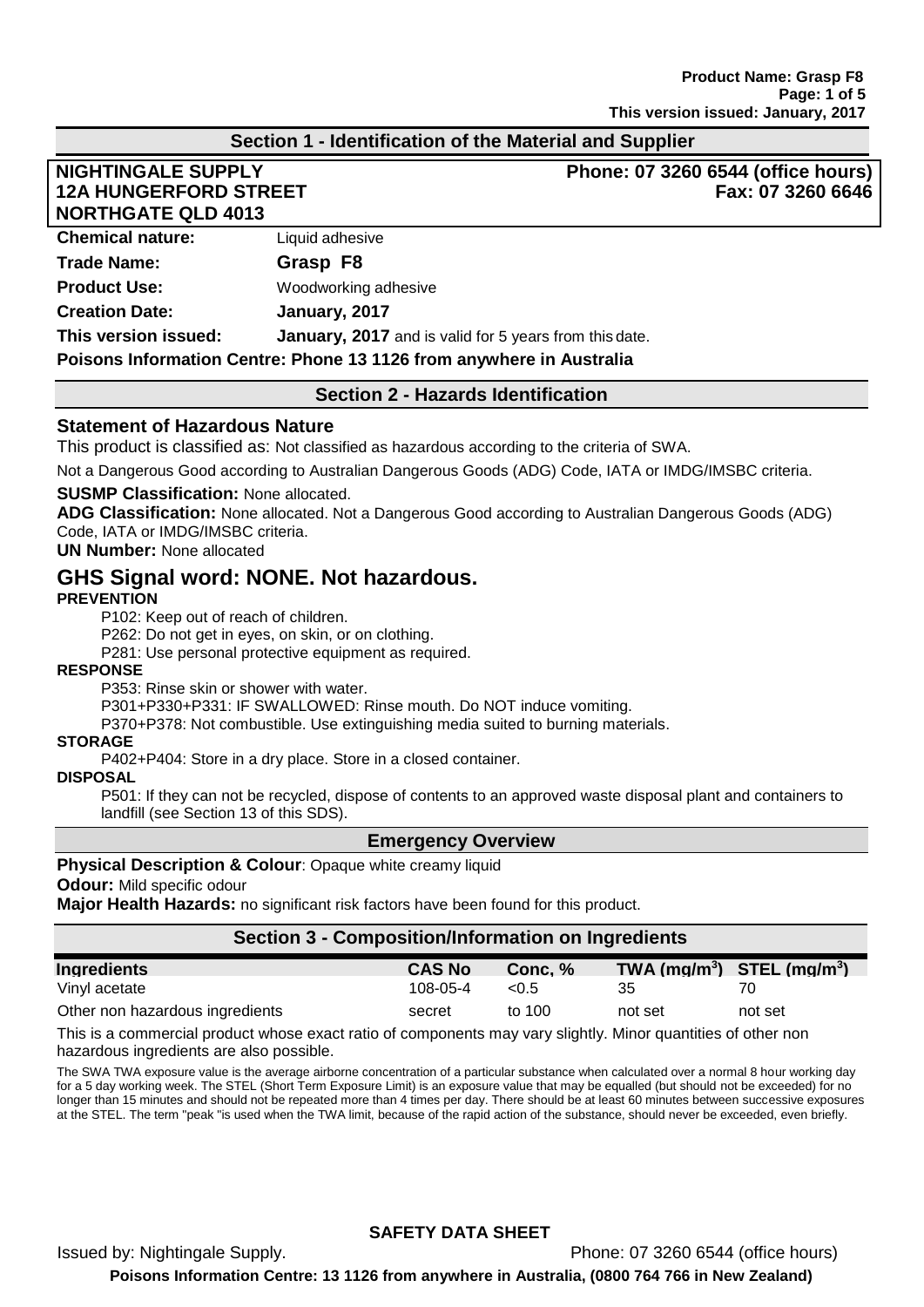#### **Section 4 - First Aid Measures**

#### **General Information:**

You should call The Poisons Information Centre if you feel that you may have been poisoned, burned or irritated by this product. The number is 13 1126 from anywhere in Australia (0800 764 766 in New Zealand) and is available at all times. Have this SDS with you when you call.

**Inhalation:** No first aid measures normally required. However, if inhalation has occurred, and irritation has developed, remove to fresh air and observe until recovered. If irritation becomes painful or persists more than about 30 minutes, seek medical advice.

**Skin Contact:** Wash gently and thoroughly with water (use non-abrasive soap if necessary) for 5 minutes or until chemical is removed.

**Eye Contact:** No effects expected. If irritation does occur, flush contaminated eye(s) with lukewarm, gently flowing water for 5 minutes or until the product is removed. Obtain medical advice if irritation becomes painful or lasts more than a few minutes. Take special care if exposed person is wearing contact lenses.

**Ingestion:** If product is swallowed or gets in mouth, do NOT induce vomiting; wash mouth with water and give some water to drink. If symptoms develop, or if in doubt contact a Poisons Information Centre or a doctor.

#### **Section 5 - Fire Fighting Measures**

**Fire and Explosion Hazards**: The major hazard in fires is usually inhalation of heated and toxic or oxygen deficient (or both), fire gases. There is no risk of an explosion from this product under normal circumstances if it is involved in a fire.

This product is likely to decompose only after heating to dryness, followed by further strong heating.

Fire decomposition products from this product may be toxic if inhaled. Take appropriate protective measures.

**Extinguishing Media:** In case of fire, use carbon dioxide, dry chemical, foam or water fog.

**Fire Fighting:** When fighting fires involving significant quantities of this product, wear a splash suit complete with self contained breathing apparatus.

**Flash point:** Not flammable.

**Upper Flammability Limit:** No data.

**Lower Flammability Limit:** No data.

**Autoignition temperature:** No data.

**Flammability Class:** No data.

#### **Section 6 - Accidental Release Measures**

**Accidental release:** Minor spills do not normally need any special cleanup measures. In the event of a major spill, prevent spillage from entering drains or water courses. As a minimum, wear overalls, goggles and gloves. Suitable materials for protective clothing include PVC and Teflon. Eye/face protective equipment should comprise, as a minimum, protective goggles. If there is a significant chance that vapours or mists are likely to build up in the cleanup area, we recommend that you use a respirator. Usually, no respirator is necessary when using this product. However, if you have any doubts consult the Australian Standard mentioned below (section 8). Otherwise, not normally necessary.

Stop leak if safe to do so, and contain spill. Absorb onto sand, vermiculite or other suitable absorbent material. If spill is too large or if absorbent material is not available, try to create a dike to stop material spreading or going into drains or waterways. Sweep up and shovel or collect recoverable product into labelled containers for recycling or salvage, and dispose of promptly. Recycle containers wherever possible after careful cleaning. After spills, wash area preventing runoff from entering drains. If a significant quantity of material enters drains, advise emergency services. This material may be suitable for approved landfill. Ensure legality of disposal by consulting regulations prior to disposal. Thoroughly launder protective clothing before storage or re-use. Advise laundry of nature of contamination when sending contaminated clothing to laundry.

# **Section 7 - Handling and Storage**

**Handling:** Keep exposure to this product to a minimum, and minimise the quantities kept in work areas. Check Section 8 of this SDS for details of personal protective measures, and make sure that those measures are followed. The measures detailed below under "Storage" should be followed during handling in order to minimise risks to persons using the product in the workplace. Also, avoid contact or contamination of product with incompatible materials listed in Section 10.

**Storage:** Store packages of this product in a cool place. Make sure that containers of this product are kept tightly closed. Keep containers of this product in a well ventilated area. Protect this product from light. Make sure that the

#### **SAFETY DATA SHEET**

Issued by: Nightingale Supply. Phone: 07 3260 6544 (office hours) **Poisons Information Centre: 13 1126 from anywhere in Australia, (0800 764 766 in New Zealand)**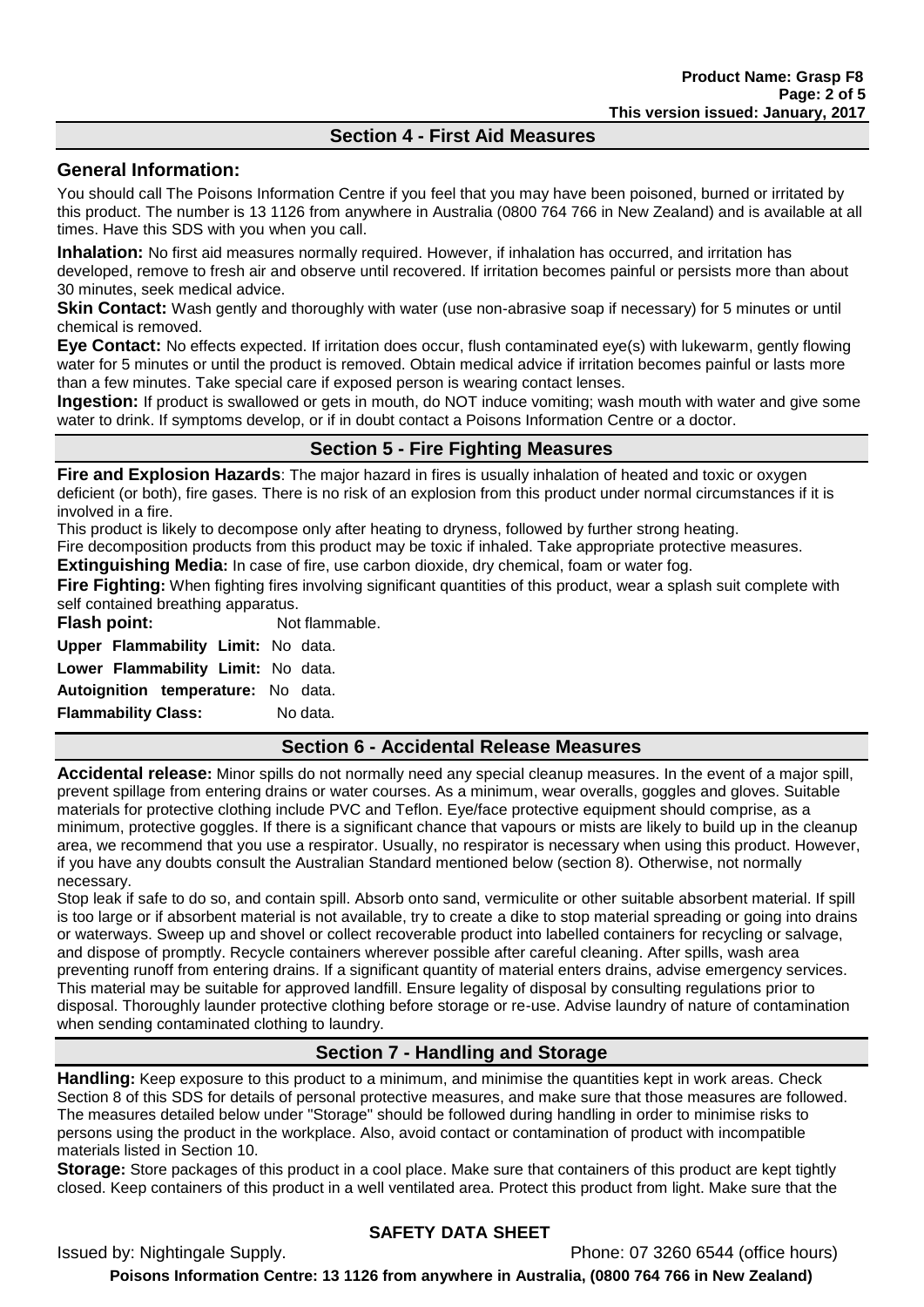product does not come into contact with substances listed under "Incompatibilities" in Section 10. Some liquid preparations settle or separate on standing and may require stirring before use. Check packaging - there may be further storage instructions on the label.

#### **Section 8 - Exposure Controls and Personal Protection**

The following Australian Standards will provide general advice regarding safety clothing and equipment:

Respiratory equipment: **AS/NZS 1715**, Protective Gloves: **AS 2161**, Occupational Protective Clothing: AS/NZS 4501 set 2008, Industrial Eye Protection: **AS1336** and **AS/NZS 1337**, Occupational Protective Footwear: **AS/NZS2210**.

| <b>SWA Exposure Limits</b> | TWA (mg/m <sup>3</sup> ) | $STEL$ (mg/m $^3)$ |
|----------------------------|--------------------------|--------------------|
| Vinyl acetate              |                          |                    |

No special equipment is usually needed when occasionally handling small quantities. The following instructions are for bulk handling or where regular exposure in an occupational setting occurs without proper containment systems. **Ventilation:** This product should only be used in a well ventilated area. If natural ventilation is inadequate, use of a fan is suggested.

**Eye Protection:** Eye protection such as protective glasses or goggles is recommended when this product is being used.

**Skin Protection:** You should avoid contact even with mild skin irritants. Therefore you should wear suitable impervious elbow-length gloves and facial protection when handling this product. See below for suitable material types.

**Protective Material Types:** We suggest that protective clothing be made from the following materials: PVC, Teflon.

**Respirator:** Usually, no respirator is necessary when using this product. However, if you have any doubts consult the Australian Standard mentioned above. Otherwise, not normally necessary.

### **Section 9 - Physical and Chemical Properties:**

**Physical Description & colour**: Opaque white creamy liquid **Odour:** Mild specific odour **Boiling Point:** Approx 100°C at 100kPa **Freezing/Melting Point:** Approx 0°C **Volatiles:** 53-57% **Vapour Pressure:** No data. **Vapour Density:** No data. **Specific Gravity:** Approx 1.06 **Water Solubility:** Miscible. **pH:** 3.0-5.0 **Volatility:** No data. **Odour Threshold:** No data. **Evaporation Rate:** No data. **Coeff Oil/water Distribution**: No data **Viscosity:** 4500-5500 cPs **Autoignition temp:** No data.

# **Section 10 - Stability and Reactivity**

**Reactivity:** This product is unlikely to react or decompose under normal storage conditions. However, if you have any doubts, contact the supplier for advice on shelf life properties.

**Conditions to Avoid:** This product should be kept in a cool place, preferably below 30°C. Keep containers tightly closed. Keep containers and surrounding areas well ventilated. Protect this product from light. **Incompatibilities:** oxidising agents.

**Fire Decomposition:** This product is likely to decompose only after heating to dryness, followed by further strong heating. Combustion forms carbon dioxide, and if incomplete, carbon monoxide and possibly smoke. Water is also formed. Carbon monoxide poisoning produces headache, weakness, nausea, dizziness, confusion, dimness of vision, disturbance of judgment, and unconsciousness followed by coma and death.

**Polymerisation:** This product is an adhesive which in normal use will polymerise in a safe manner. However, it may undergo hazardous polymerisation in the presence of certain chemical reagents. See Incompatibilities above. Polymerisation is often accompanied by liberation of heat, and may lead to a dangerous or explosive situation. If the product is seen to be heating up, treat as a fire incident.

# **SAFETY DATA SHEET**

Issued by: Nightingale Supply. Phone: 07 3260 6544 (office hours)

**Poisons Information Centre: 13 1126 from anywhere in Australia, (0800 764 766 in New Zealand)**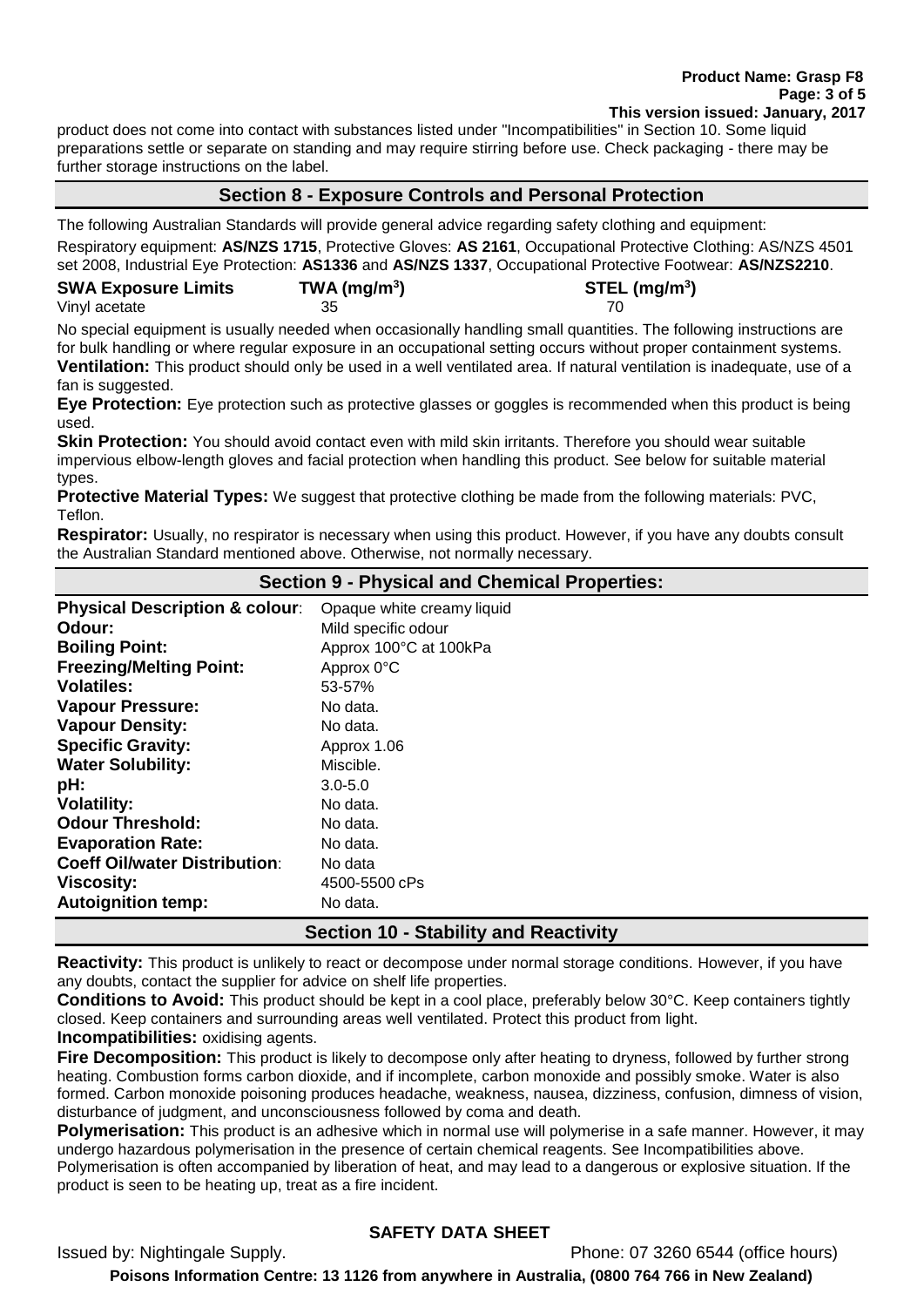## **Section 11 - Toxicological Information**

# **Local Effects:**

**Target Organs:** There is no data to hand indicating any particular target organs.

#### **Classification of Hazardous Ingredients**

Ingredient **Risk Phrases** 

Vinyl Acetate

Flammable liquid - category 2

#### **Potential Health Effects**

#### **Inhalation:**

**Short Term Exposure:** Available data indicates that this product is not harmful. However product may be mildly irritating, although unlikely to cause anything more than mild transient discomfort.

**Long Term Exposure:** No data for health effects associated with long term inhalation.

#### **Skin Contact:**

**Short Term Exposure:** Available data indicates that this product is not harmful. It should present no hazards in normal use. However product may be irritating, but is unlikely to cause anything more than mild transient discomfort. **Long Term Exposure:** No data for health effects associated with long term skin exposure.

### **Eye Contact:**

**Short Term Exposure:** This product may be irritating to eyes, but is unlikely to cause anything more than mild transient discomfort.

**Long Term Exposure:** No data for health effects associated with long term eye exposure.

#### **Ingestion:**

**Short Term Exposure:** Significant oral exposure is considered to be unlikely. This product, while believed to be not harmful, is likely to cause headache and gastric disturbance such as nausea and vomiting if ingested in significant quantities. However, this product may be irritating to mucous membranes but is unlikely to cause anything more than transient discomfort.

**Long Term Exposure:** No data for health effects associated with long term ingestion.

#### **Carcinogen Status:**

**SWA:** No significant ingredient is classified as carcinogenic by SWA.

**NTP:** No significant ingredient is classified as carcinogenic by NTP.

**IARC:** Vinyl Acetate is classed 2b IARC - possibly carcinogenic to humans.

See the IARC website for further details. A web address has not been provided as addresses frequently change.

# **Section 12 - Ecological Information**

Insufficient data to be sure of status.

#### **Section 13 - Disposal Considerations**

**Disposal:** This product may be recycled if unused, or if it has not been contaminated so as to make it unsuitable for its intended use. If it has been contaminated, it may be possible to reclaim the product by filtration, distillation or some other means. If neither of these options is suitable in-house, consider controlled incineration, or contact a specialist waste disposal company.

# **Section 14 - Transport Information**

**UN Number:** This product is not classified as a Dangerous Good by ADG, IATA or IMDG/IMSBC criteria. No special transport conditions are necessary unless required by other regulations.

#### **Section 15 - Regulatory Information**

**AICS:** All of the significant ingredients in this formulation are compliant with NICNAS regulations.

#### **Section 16 - Other Information**

**This SDS contains only safety-related information. For other data see product literature.**

#### **SAFETY DATA SHEET**

Issued by: Nightingale Supply. Phone: 07 3260 6544 (office hours)

**Poisons Information Centre: 13 1126 from anywhere in Australia, (0800 764 766 in New Zealand)**